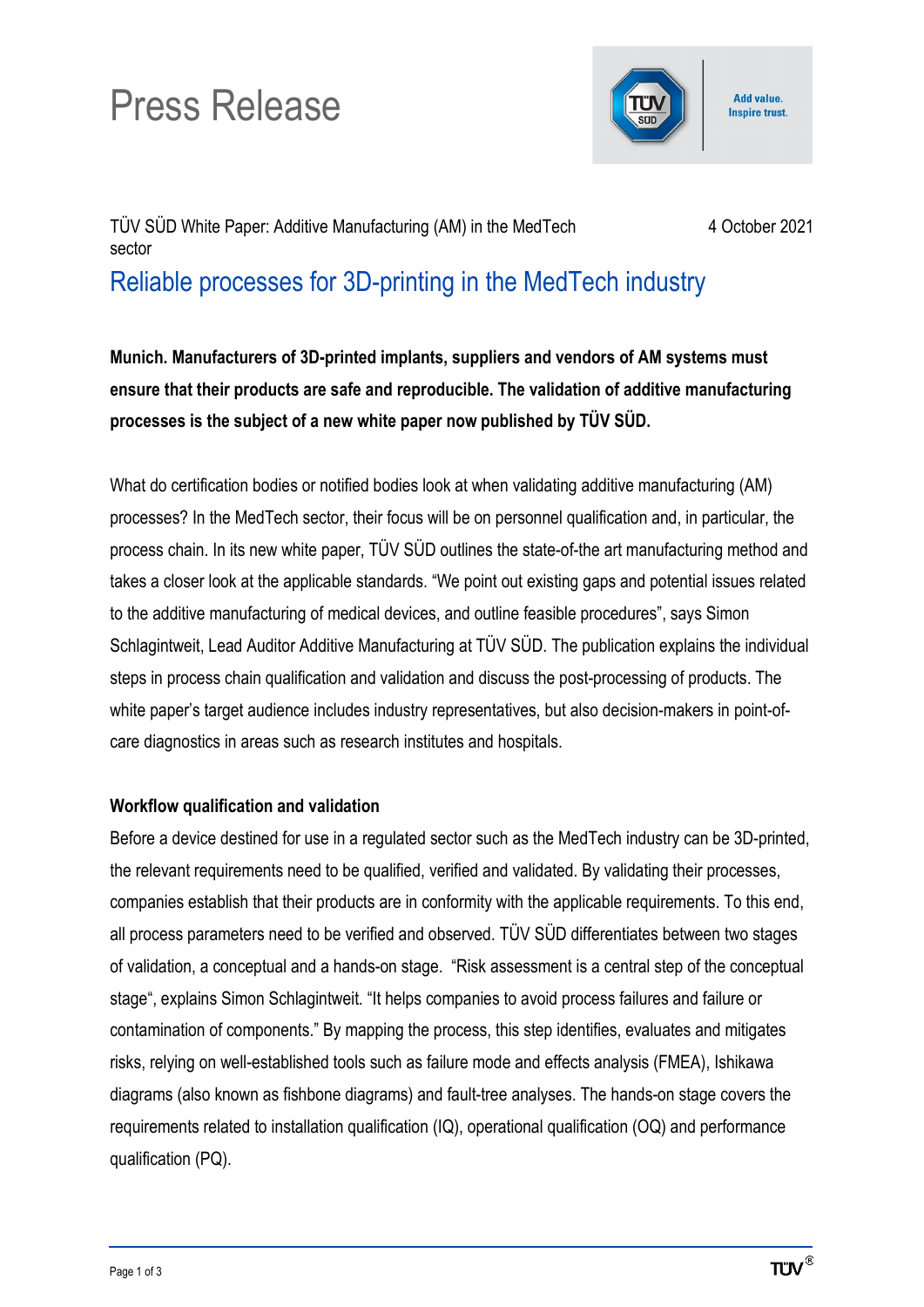#### **Applicability of the relevant standards**

The validation process assesses the entire workflow in accordance with ISO/ASTM 52920, the international standard on additive manufacturing. This standard for quality management systems (QMS) in additive manufacturing is based on specification DIN SPEC 17071. By contrast, applicability of the two AM standards, ISO/ASTM 52904 and 52930 is limited; while ISO 52904 offers guidance for the use of AM in critical applications, ISO 52930 outlines general qualification principles for AM equipment. However, both standards refer to only one class of materials and/or production technology, and are thus not sufficient for qualification.

#### **Post-processing of AM parts**

Post-processing activities such as cleaning, sterilising and packaging can critically influence the biological safety, surface quality and mechanical properties of products. Given this, these activities are of crucial importance in the manufacturing of medical devices. Test requirements vary depending on the individual device and application. Biological safety requirements are summarised in the ISO 10993 standard. The requirements for packaging and sterilisation are outlined in the ISO 11607 or EN 556 standards respectively.

#### **Personnel qualifications**

Although automation is making strides, the key steps in additive manufacturing are still carried out manually. Quality management systems (QMS), such as ISO 9001, ISO 9100 and ISO 13485, thus require appropriately qualified staff. This applies to areas such as quality testing and development but also machine operators. Validation requires an expert team with expertise from all sub-areas of AM. "Competent personnel are the key to industry-grade AM production sites. AM-specific roles must be defined and trained", emphasises Simon Schlagintweit.

The English-language whitepaper is available for free download at:

[https://www.tuvsud.com/en/resource-centre/white-papers/additive-manufacturing-validating-processes](https://www.tuvsud.com/en/resource-centre/white-papers/additive-manufacturing-validating-processes-to-meet-medical-regulations)[to-meet-medical-regulations](https://www.tuvsud.com/en/resource-centre/white-papers/additive-manufacturing-validating-processes-to-meet-medical-regulations)

### **About TÜV SÜD:**

TÜV SÜD can look back on a track record of over 30 years in the testing and certification of medical devices and is familiar with the regulatory requirements of the various markets. Its services focus on the safety, quality, sustainability and successful market launch of medical devices. With a global network of accredited testing laboratories, TÜV SÜD is renowned as one of the leading providers of services for the